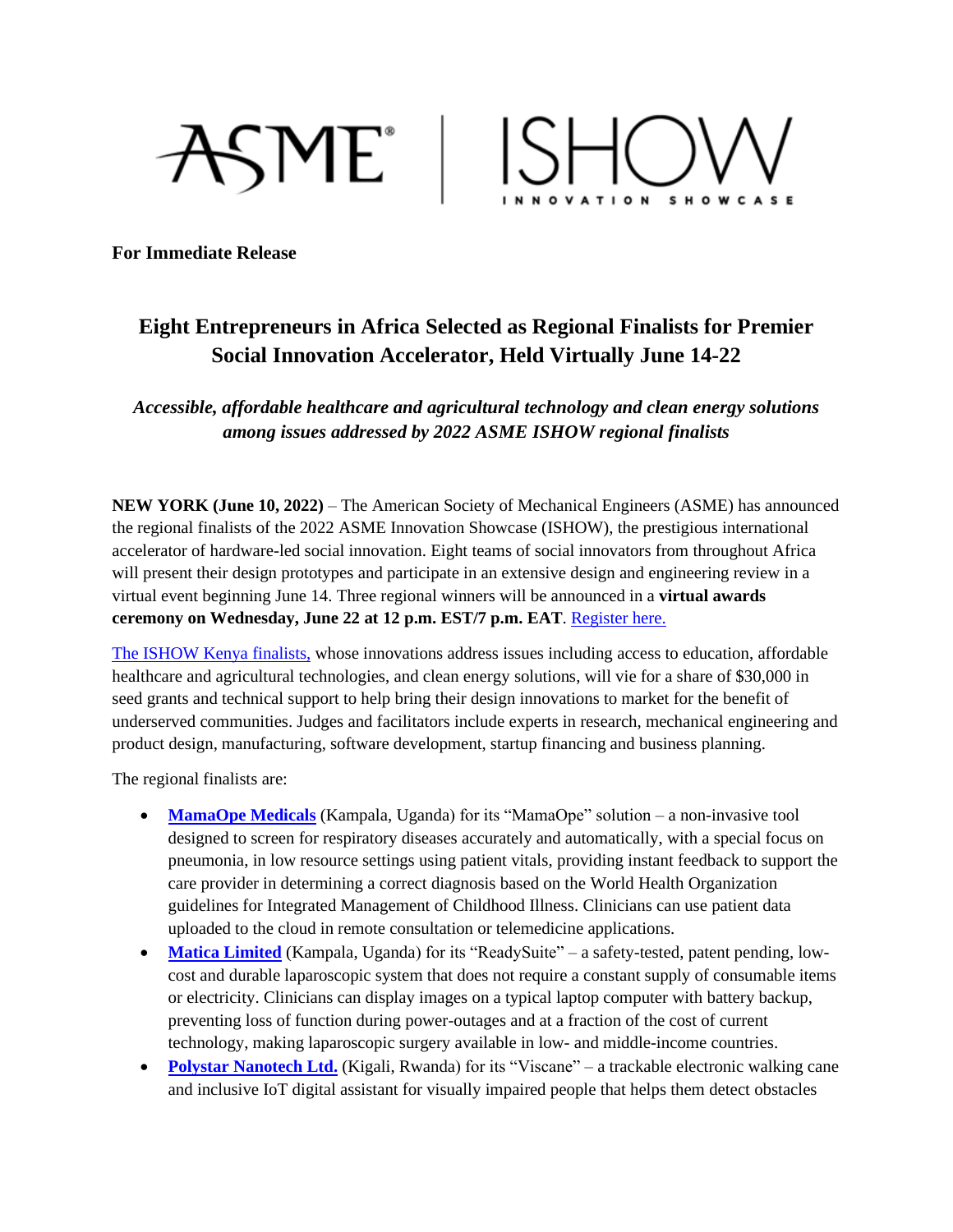60-200cm ahead, get weather information, and provides trackable GPS/GNSS (geofencing) coordinates, helping them to be found when lost or locate the cane if stolen. Day and night recognition with magnetometer capability of the cane helps them walk safely, avoiding hazardous situations, with data privacy pairable to a smart phone via Bluetooth, and featuring lightreflective foldable stainless light-weight aluminum tubes and safety lights.

- **Prince [Automation and Innovation Company \(PAIC\) Limited](https://www.paic.co.ke/products)** (Nairobi, Kenya) for its "M-Shamba Digital" – a smart farming solution that integrates IoT technology in providing accurate and reliable soil/crop data to farmers in real time to help them predict future harvest patterns and take necessary actions to maximize volumes. In addition, innovations around landless and vertical hydroponics farming techniques allow for effortless water conservation by automated irrigation and recycling translating to use of only 5% of water necessary for crop growth while maintaining up to 20 times harvest volumes of food.
- **[Pyro-degrade Energy](https://www.linkedin.com/company/pyro-degrade-energy/)** (Nairobi, Kenya) for its "Pyro-diesel" innovation an environmentally friendly diesel substitute produced from plastic waste for stationary diesel engines. Supplied at a lower cost than conventional diesel, Pyro-diesel is almost sulfur-free and has a low carbon footprint, with a processor able to run off-grid powered by the fuel it produces.
- **[Simbona Africa Healthcare R&D](https://www.simbona.com/)** (Addis Ababa and Jimma, Ethiopia) for its "Automated Simbona UV Sterilizer Technology to Prevent Hospital-Acquired Infections" – [a cost-effective,](https://www.totosci-holdings.com/)  [safe disinfection approach that uses infrared technology, motion detection, and air quality](https://www.totosci-holdings.com/)detecting systems to [remove microorganisms from material surfaces](https://www.totosci-holdings.com/) and air in less than 10 minutes [using environmentally friendly, chemical-free ultraviolet germicidal irradiation \(UVGI\).](https://www.totosci-holdings.com/)
- **[Totosci Holdings Ltd.](https://www.totosci-holdings.com/)** (Sagana-Kirinyaga County, Kenya) for its "Totosci USB Chargers" Android, iOS, and feature mobile phone USB chargers that are reliable, convenient, affordable, and locally made
- **[Ubuntu Waterhub Africa Ltd.](https://waterhub.africa/)** (Nairobi, Kenya) for "The Waterhub" a solution for revenue collection at water points using both cellular and satellite IoT technology.

"We are proud to offer a forum for engineering problem-solving that truly improves lives," says ASME Executive Director/CEO Tom Costabile, who will welcome attendees to the virtual awards ceremony. "We are continually impressed by the creative talent of ASME ISHOW participants and their passion for helping underserved communities around the world."



The ISHOW Kenya virtual awards ceremony will feature a keynote address by Johnson Kiwango, managing director of [ZOLA Electric,](https://zolaelectric.com/) a leading technology company solving energy access problems and currently serving over 1 million users across three continents.

In addition to the three regional winners, the product with the most votes in social media for each regional event will be named the "Fan Favorite,'' and those finalists will receive \$1,000 each. Follow  $@$  ASME ishow on Twitter for more details. The fan favorite prize is made possible and in memory of Byron G. Schieber Jr. M.S., PE, Professor Emeritus QCCNY, and Ruth L. Schieber.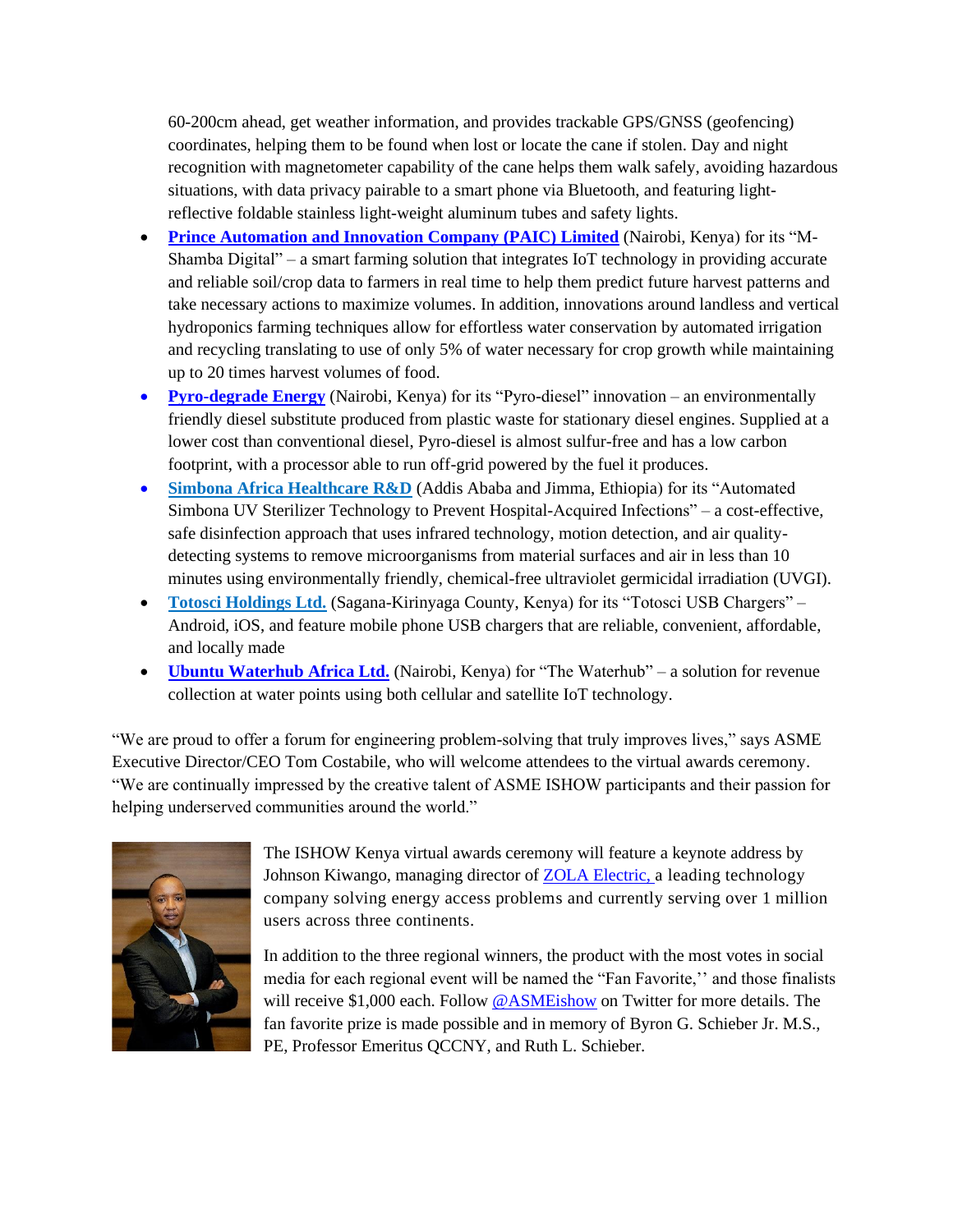ASME hosted ISHOW India online in May and will host a virtual ISHOW USA for finalists from the Americas, July 19-27.

The prestigious ASME ISHOW hardware accelerator is open to individuals and organizations taking physical products to market that will have a positive social and/or environmental impact and that improve the quality of life around the world. To date, ISHOW has enabled over 180 startups from more than 30 countries to solve critical quality-of-life challenges for vulnerable populations worldwide. ISHOW alumni have developed affordable devices to address issues including clean combustion, crop threshing, fetal health, food waste prevention, health diagnostics, safe drinking water, and many more that address the United Nations' Sustainable Development [Goals.](https://medium.com/impact-engineered/tagged/asme-ishow)

ASME ISHOW annually matches 24 carefully selected innovators with appropriate experts to ensure that the proposed hardware solutions are technologically, environmentally, culturally, and financially sustainable. ASME's panel of judges and experts includes successful entrepreneurs, academics, engineers, designers, investors, and industry representatives from leading organizations in India, Kenya, the United States, and beyond. These subject matter experts provide technical and strategic guidance based on ISHOW's four key pillars: customer/user knowledge, hardware validation, manufacturing optimization, and implementation strategy.

ASME is grateful t[o The Lemelson Foundation](https://www.lemelson.org/) for its continued support of the ISHOW with a three-year strategic investment and to ISHOW implementation [partners](https://thisishardware.org/partners) around the globe. Learn more about ISHOW's global impact in this [dynamic dashboard.](https://www.asmefoundation.org/our-impact/data/asme-ishow/)

Hear from the [ISHOW 2021](https://thisishardware.org/winners) cohort about their experiences. Follow the journeys of ISHOW alumni including [PayGo Energy,](https://www.asmefoundation.org/2019/10/15/supporting-entreprenuers-and-innovators-2/) [PlenOptika,](https://www.asmefoundation.org/2019/12/19/quicksee-provides-fast-accurate-and-affordable-eyeglass-prescriptions/) [Himalayan Rocket Stove,](https://www.asmefoundation.org/2020/02/10/ishow-2019-himalayan-rocket-stove/) [SAYeTECH](https://www.asmefoundation.org/2020/02/10/ishow-2019-multi-crop-thresher/) and others [here.](https://thisishardware.org/blog)

# **ED**@ASMEISHOW #ISHOW22 #ThisIsHardware

### *About ASME*

*ASME helps the global engineering community develop solutions to real world challenges. Founded in 1880 as the American Society of Mechanical Engineers, ASME is a not-for-profit professional organization that enables collaboration, knowledge sharing, and skill development across all engineering disciplines, while promoting the vital role of the engineer in society. ASME codes and standards, publications, conferences, continuing education, and professional development programs provide a foundation for advancing technical knowledge and a safer world. In 2020, ASME formed the International Society of Interdisciplinary Engineers (ISIE) LLC, a new for-profit subsidiary to house business ventures that will bring new and innovative products, services, and technologies to the engineering community, and later established the holding company, Global Knowledge Solutions LLC. In 2021, ASME launched a second for-profit subsidiary, Metrix Connect LLC, an industry events and content platform to accelerate digital transformation in the engineering community and an agent for the* Mechanical Engineering*® brand of media products. For more information, visit [www.asme.org.](http://www.asme.org/)*



#### *About the ASME Foundation*

*The ASME Foundation is the philanthropic arm of the American Society of Mechanical Engineers, supporting an array of programs in three core pillars: engineering education, career engagement, and global development. With*